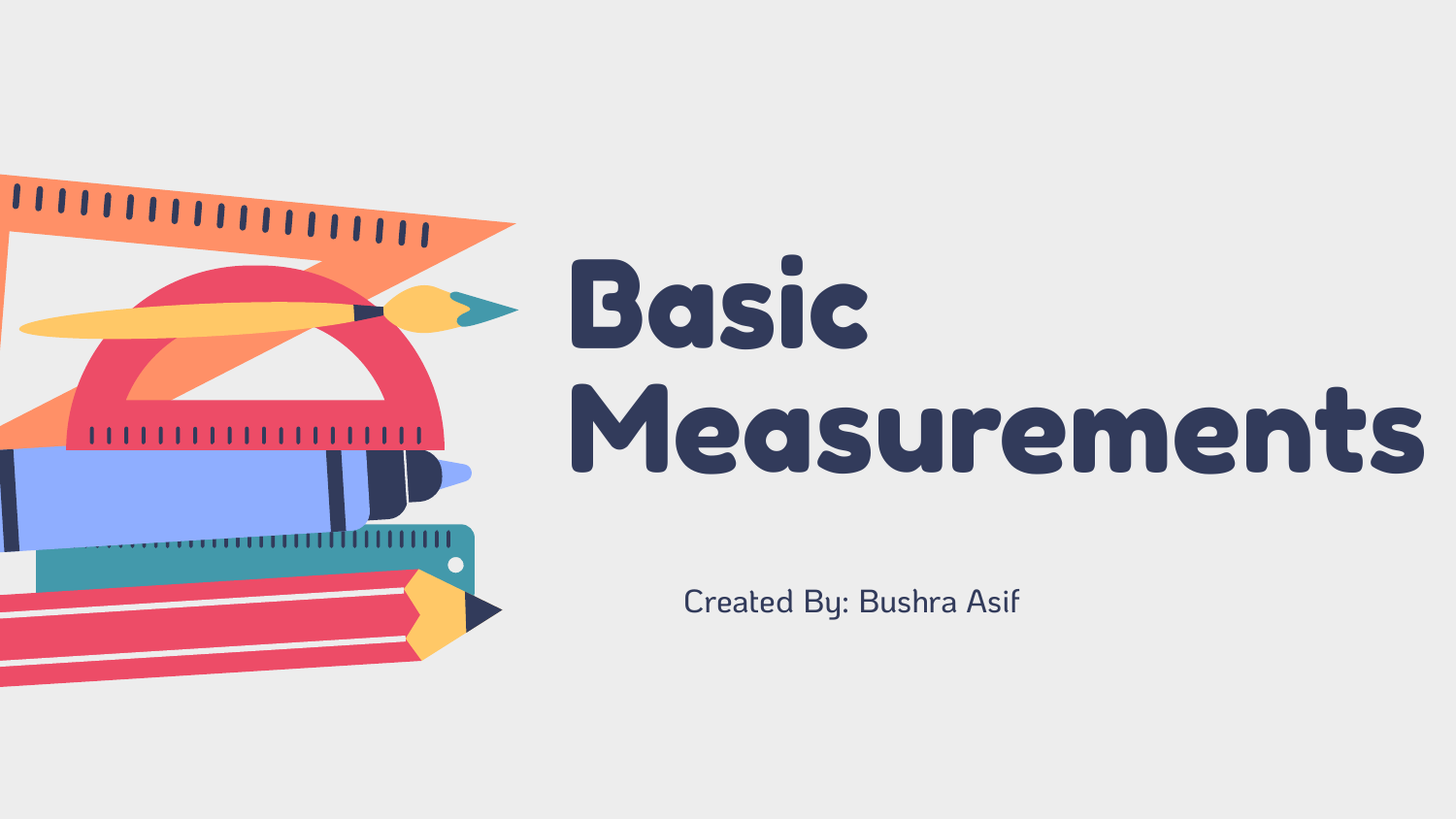## TABLE OF CONTENTS







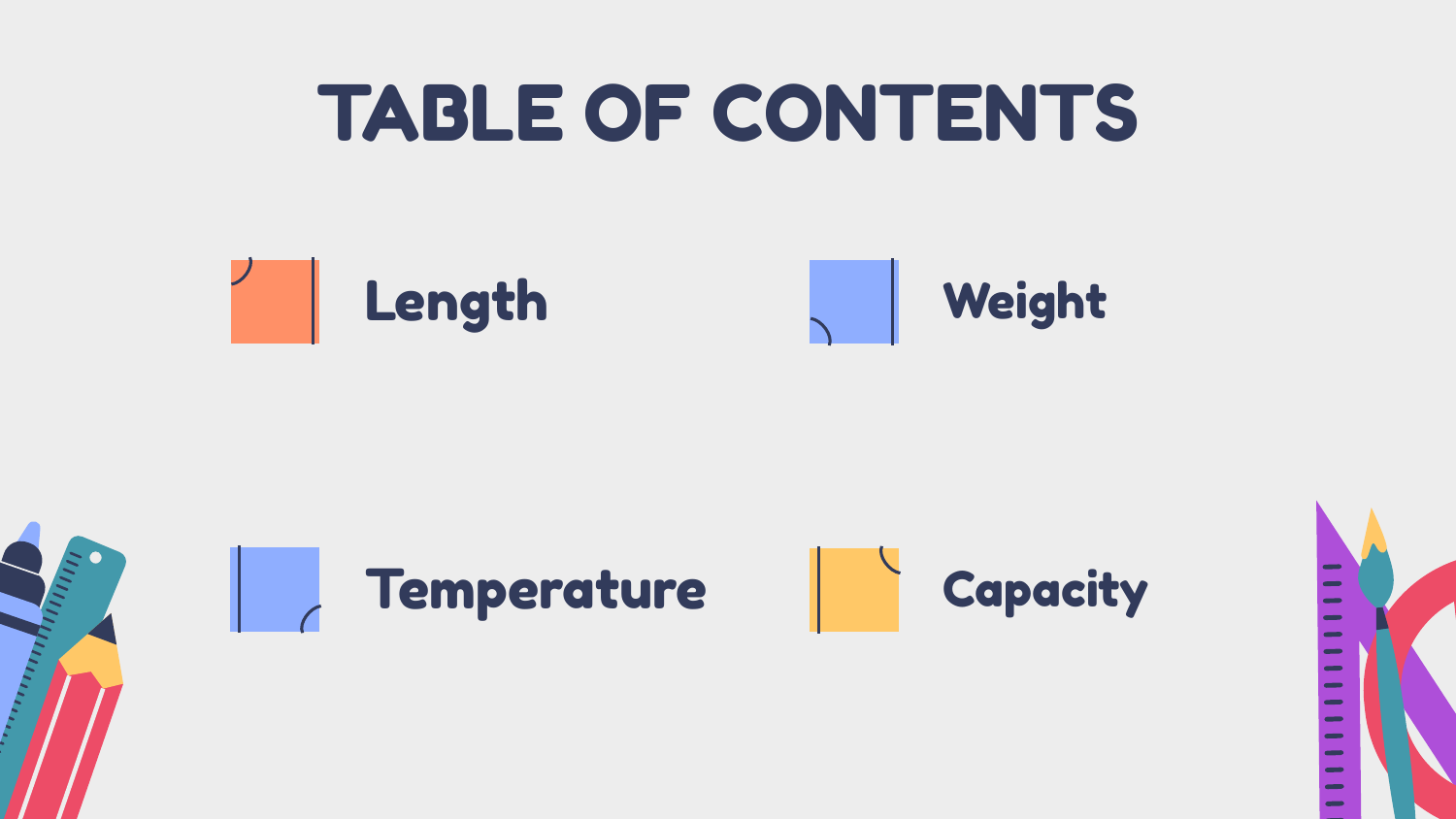## LENGTH

You can use **length** to measure the size of an object or measure the distance from one place to another.

> When we say that the giraffe is tall, we are talking about the height or the **length** of the giraffe from head to toe.

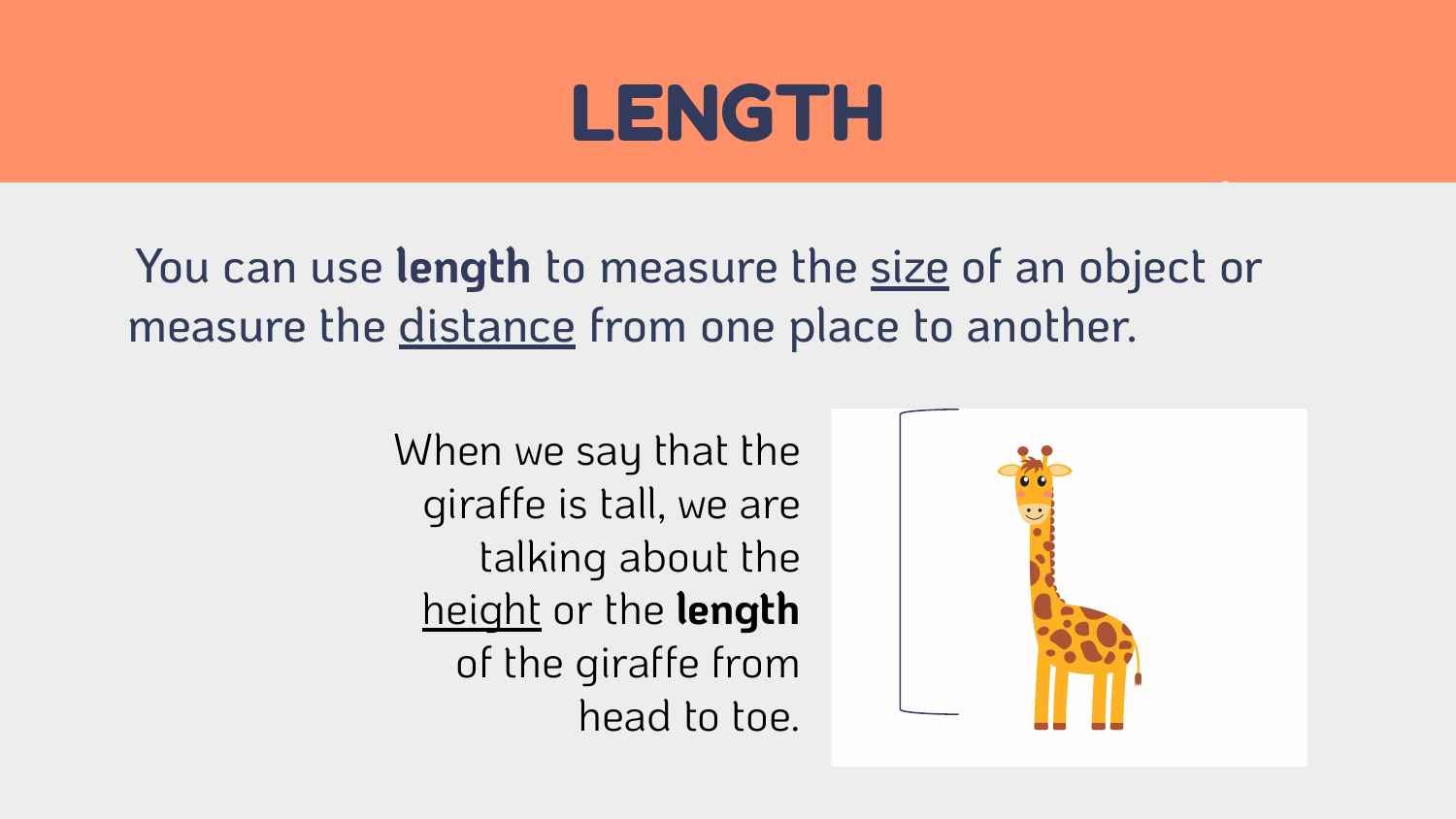# Length Examples:



How tall you are is an example of length.





3 miles

The distance between two areas, such as your house to your school, is also an example of measuring length.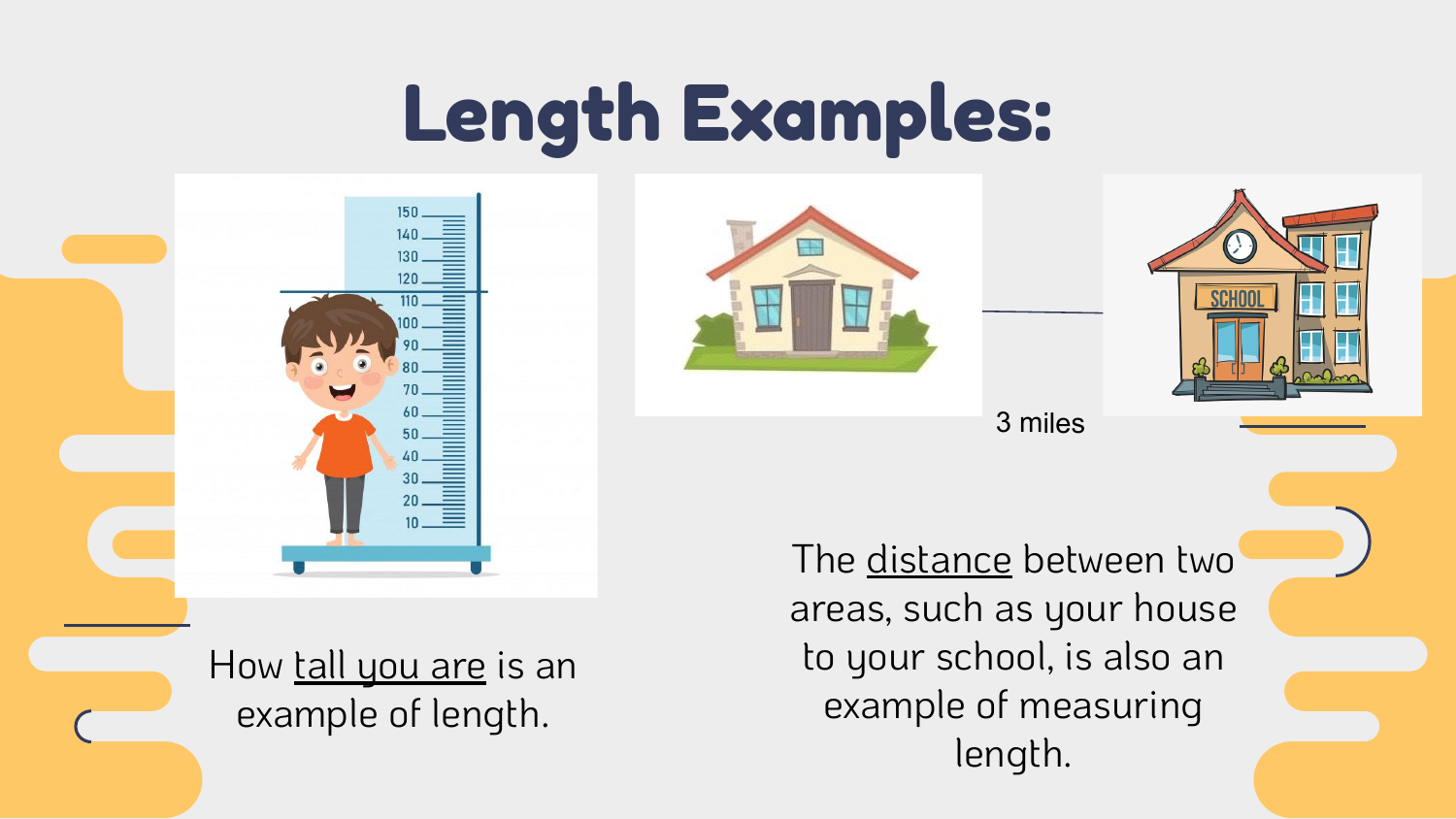## WEIGHT

Weight is how heavy something is. The basic unit of weight is pounds (Lbs).





The box has more weight than the feather.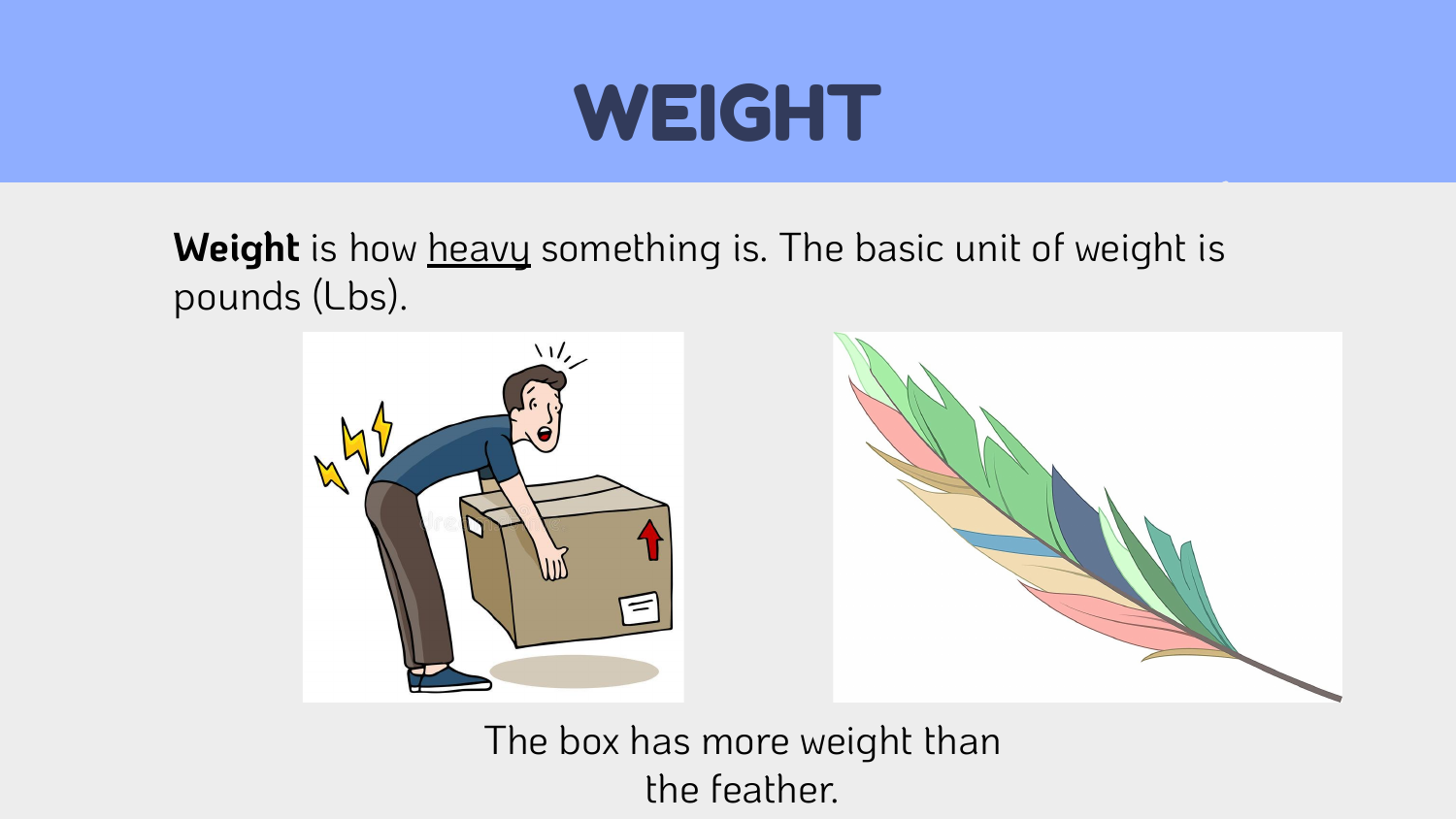#### **Examples of Weight:**

**Ounce:** 1 strawberry has the weight of 1 ounce



**Pound:** 2 apples have the weight of 1 pound



**Ton:** A car has the weight of 1 ton



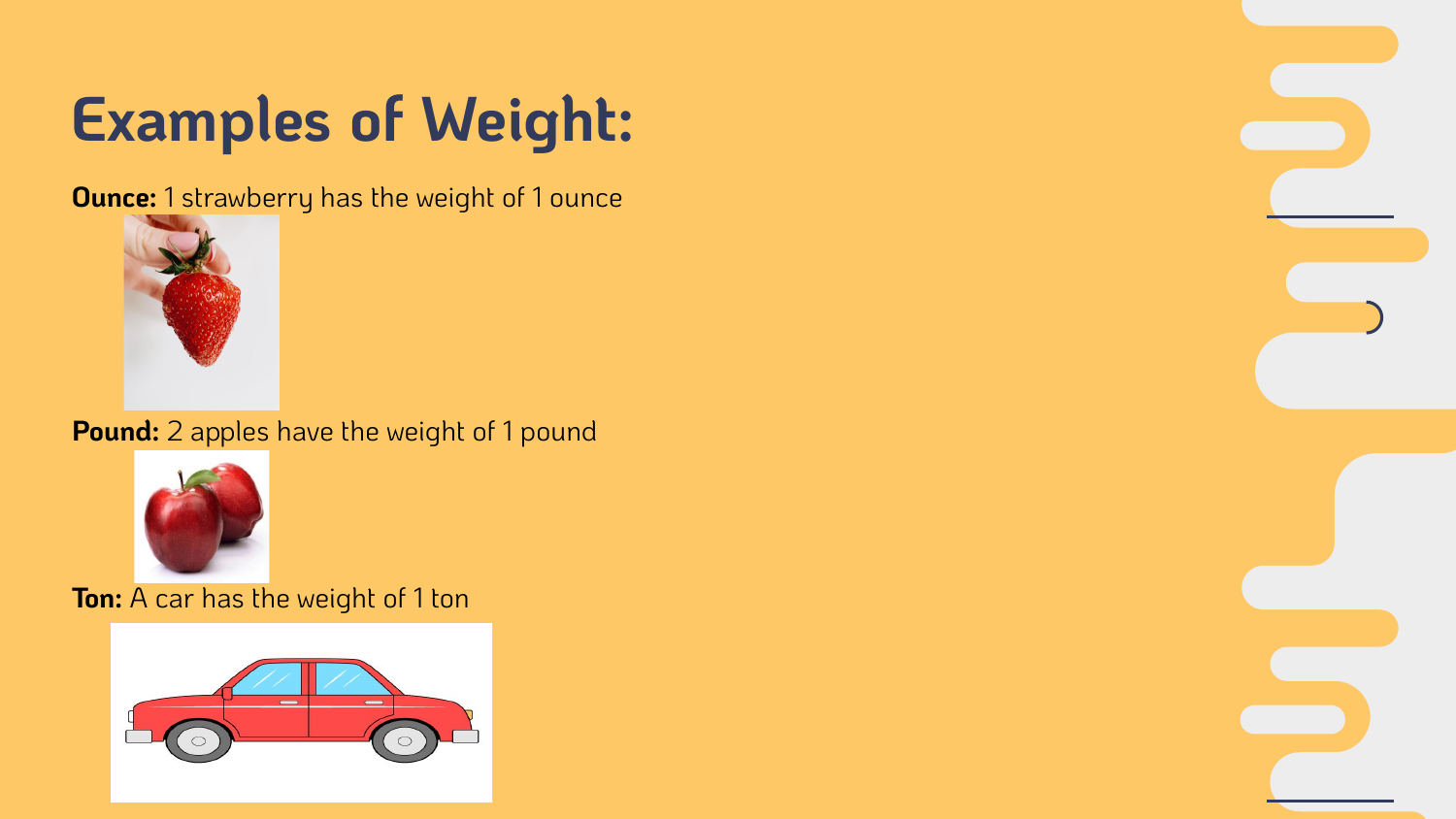#### TEMPERATURE

#### **Temperature** describes how hot or cold something is. You can use a thermometer to measure temperature.

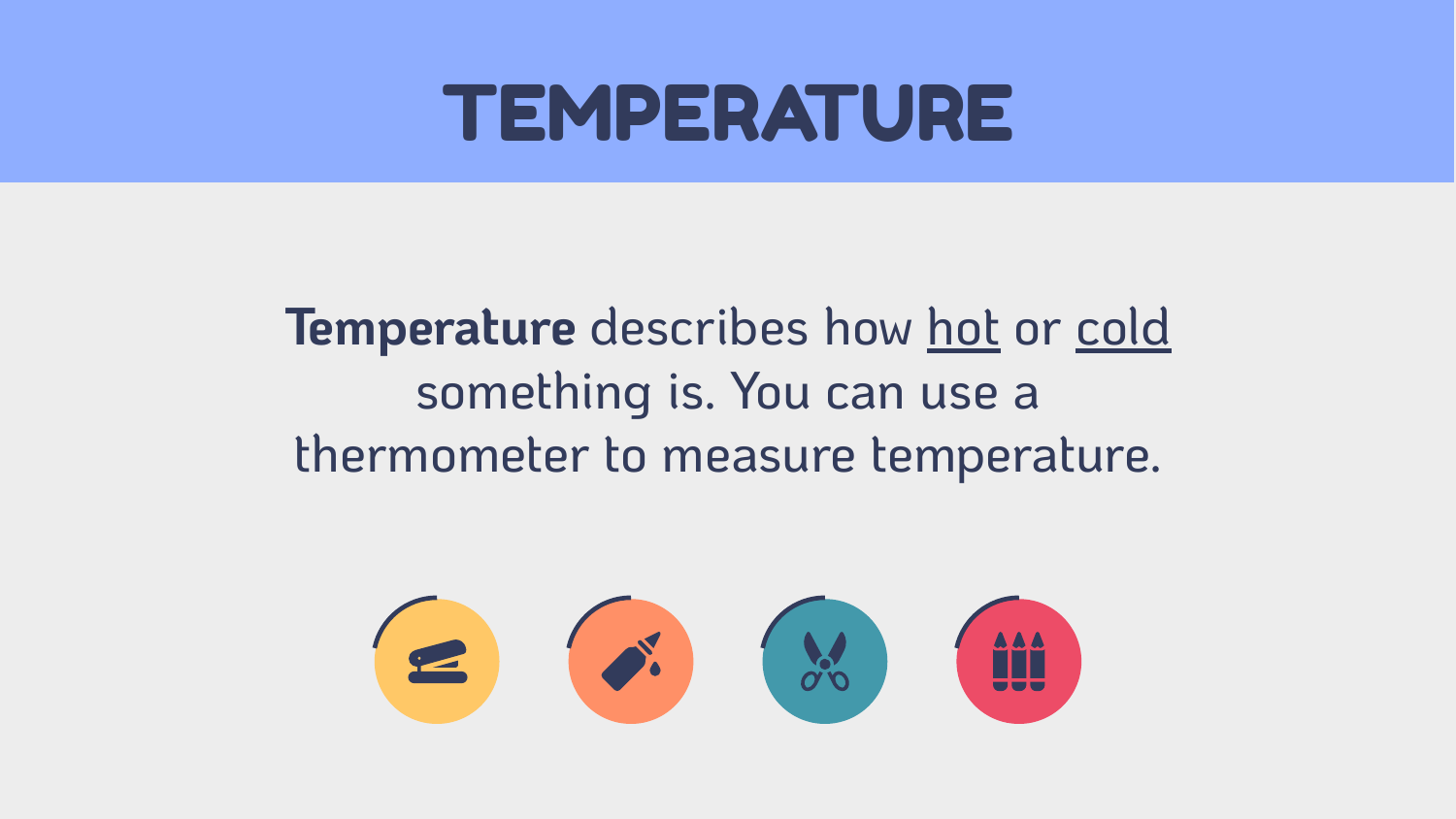# BASIC UNIT OF TEMPERATURE

Three main temperature units are:

- **1.** Fahrenheit (US)
- **2.** Celsius (most common)
- **3.** Kelvin (main temperature used by scientists)